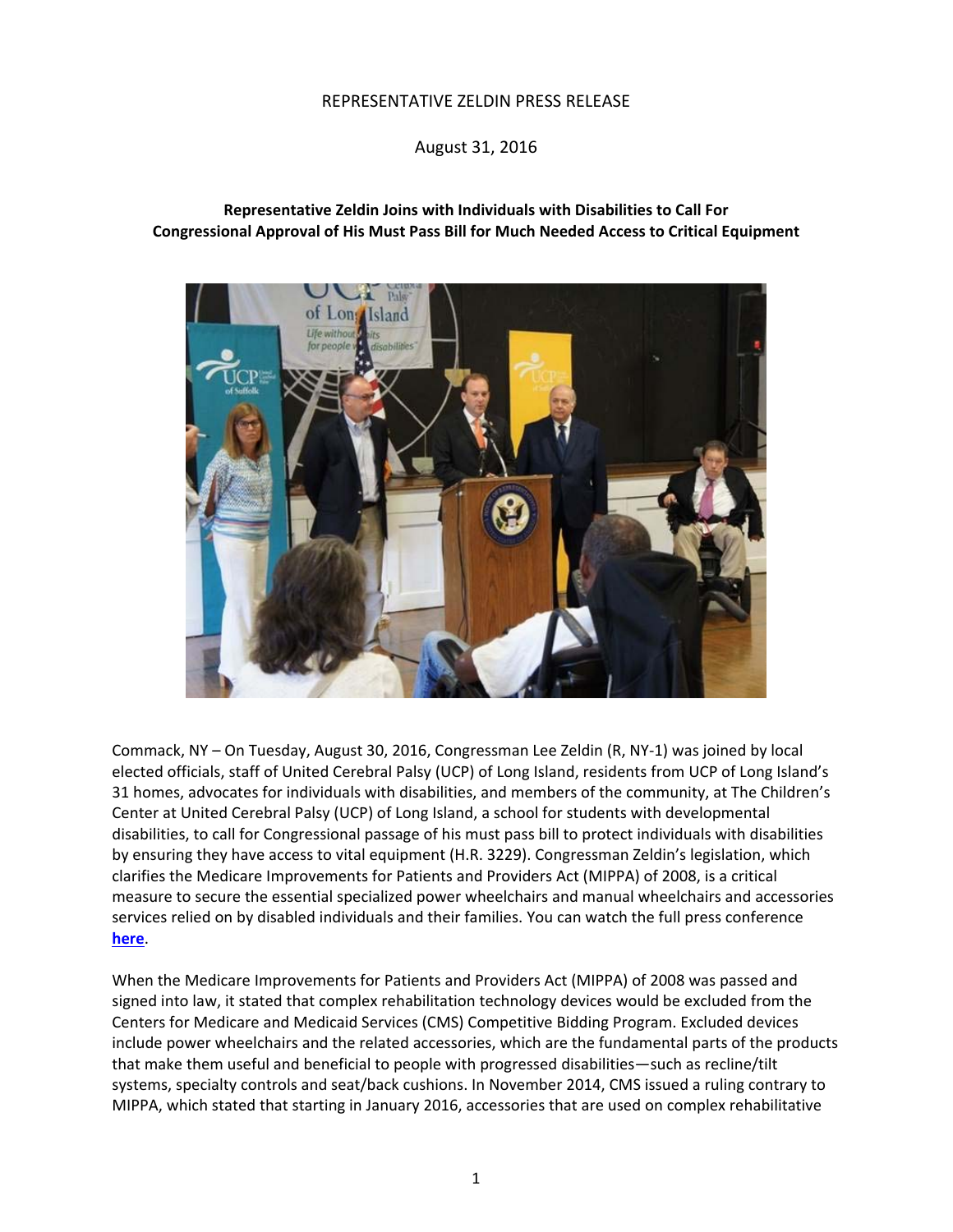wheelchairs would no longer be part of the fixed fee schedule, but would be subject to competitive bidding pricing. This ruling would be devastating for the disabled community, decreasing access to individually configured wheelchairs and accessories. In December 2015, Congress passed the Patient Access and Medicare Protection Act (S. 2425), which provided a one year delay in the application of Medicare competitive bid pricing for complex rehab power wheelchairs and accessories to keep fees from decreasing anywhere from at least 10% to 34%. Now, Congress must act again in 2016 to ensure that a more permanent fix is granted.

The Congressman's legislation, H.R. 3229, which has companion legislation in the Senate (S. 2196), has strong bipartisan support in Congress with already over 135 House cosponsors. This legislation is also fully supported by the ALS Association, Muscular Dystrophy Association, National Multiple Sclerosis Society, Paralyzed Veterans of America, VetsFirst and United Spinal Association.

**Congressman Lee Zeldin said**, "Providing support for those who need it the most has been a principle Americans have stood by for generations. There is an urgent need for Congress to act now to ensure that Americans living with disabilities can access the complex rehabilitative equipment they require to meet their medical needs and to function at the highest level possible, allowing them to live independently and happily. On July 27, 2015, I introduced bipartisan legislation in the House, H.R. 3229, which would address this very time sensitive issue by ensuring that those with disabilities can access the complex rehabilitative equipment they require to meet their medical needs and to function at the highest level possible. In an effort to advance this legislation, I testified in support of my bill at a House Ways and Means Health Subcommittee hearing on June 8, 2016. In addition to this testimony, new information has been reported since the introduction of this bill, which only further supports our cause. An additional requirement of S. 2425's passage was a report conducted by the Government Accountability Office, which detailed why costs would increase for consumers should they switch to the competitive bidding model. As a result of this report, new cost estimates are now being conducted to detail the significant sums of money that will be saved due to the implementation of this legislation. The GAO report highlighted that too much of the Competitive Bid Rate data is outdated, limited and insufficient for determining payment rates nationally. By applying Competitive Bid Pricing for accessories used with standard wheelchairs to those used with Complex Rehabilitative Technology wheelchairs, there will be misguided and massive payment reductions ranging from at least 10%‐34% as a result. The bill has been referred to the House Ways and Means and House Energy and Commerce Committees. Before this bill can be brought to the House floor, it must pass out of one of these committees. Both the House and Senate must pass this legislation in 2016 to protect Americans dealing with the challenges from disabilities such as ALS, Cerebral Palsy, Multiple Sclerosis, Spinal Cord Injury, and many other debilitating illnesses. My bill is just one effort to help Americans with disabilities attain the self‐ sufficiency and independence we all cherish. I will continue working in Congress to provide support and care to help the many vulnerable adults and children living with disabilities."

**LI Chapter of the National MS Society said**, "The National Multiple Sclerosis Society urges Congress to pass H.R. 3229 by December 31st to ensure that people with progressed multiple sclerosis (MS) have access to essential components of their wheelchairs. "Accessories" are not optional features—they include head support and tilt‐and‐recline systems that are necessary for people with progressed MS to use their Complex Rehabilitation Technology (CRT), stay healthy and reduce overall healthcare costs. Representative Zeldin's legislation protects access to both manual and power CRT accessories and we thank him for leadership on this issue."

**The United Spinal Association said**, "Regardless of disability, disease, illness or condition, all people with disabilities should be eligible for the same access to medically required mobility devices and services